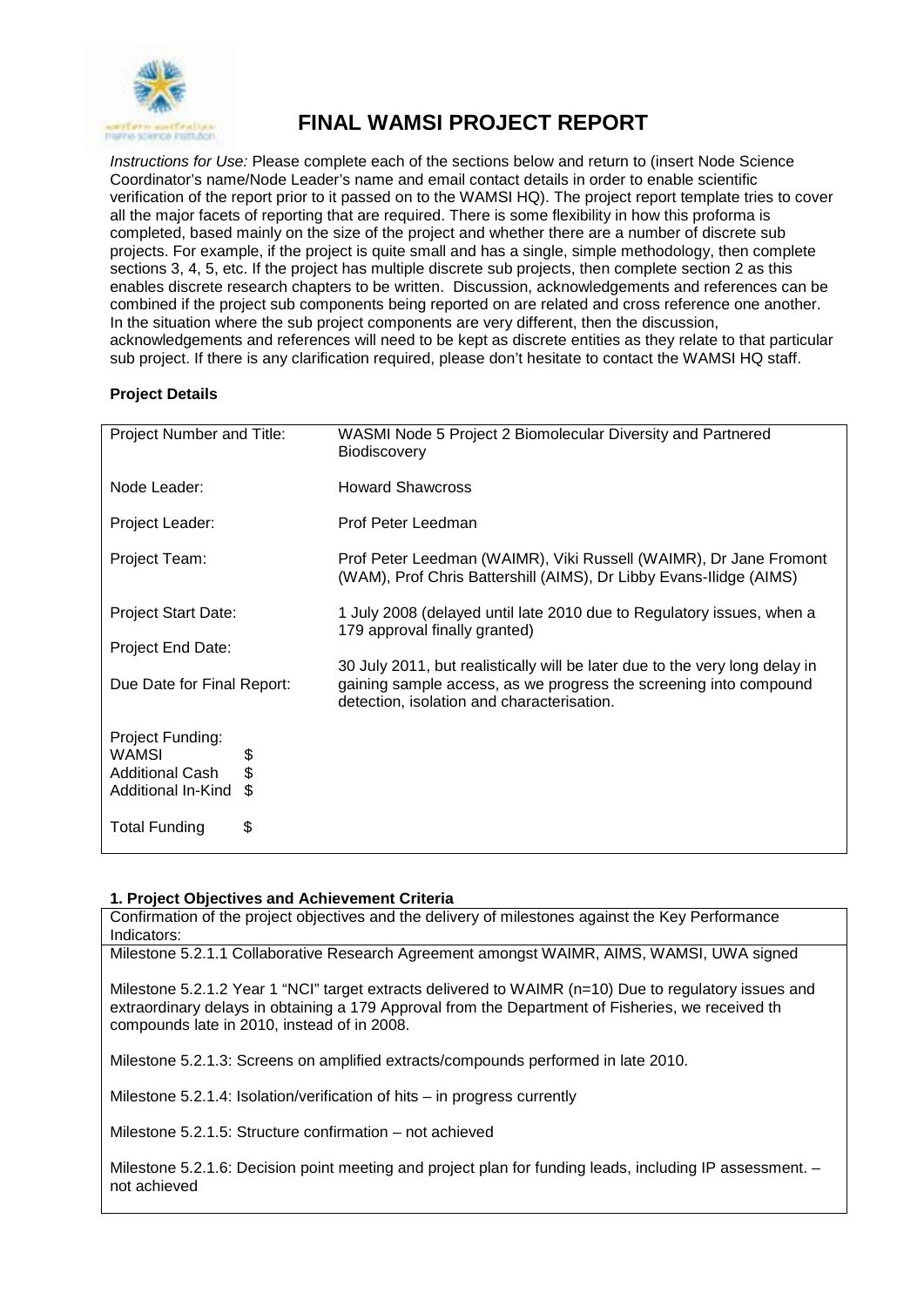Milestone 5.2.1.7: Progress based on acquisition of external funding – not achieved

Milestone 5.2.1.8: Public seminar/workshop – not achieved

### **2. Research Chapter(s)**

This section should make up the bulk of the report and may include more than one chapter where there are a number of sub-projects that are contained within one project. The section should include the following subheadings for each project/sub-project.

- a) Introduction<br>b) Methodology
- Methodology further details provided below in (3)
- c) Results further details provided below in (4)<br>d) Discussion further details provided below in
- Discussion further details provided below in (5)
- e) Acknowledgements
- f) References

#### **3. Methodology**

Summarise the method(s) utilised as part of the project and provide a listing of the sub-projects (if appropriate). Sub-project reports should be provided as annexures to this project report.

The goal of this very interesting biodiscovery project was to perform proof-of-principle studies on a carefully selected group of marine samples in order to identify ones that have novel anticancer properties. This is an area of significant interest world-wide, as some marine-derived compounds are now entering early phase clinical trials in patients with cancer. So the precedent is a good one, and as WA has such unique and diverse marine organisms, the project holds great promise.

However, the major issue in this node was the YEARS of DELAY in actually obtaining access to the samples, due to regulatory issues. Thanks to excellent work from the node leader Jason Froud, this approval was finally granted in late 2010 (over 2.5 years late).

Fifty compounds isolated from up and down the WA coast were carefully selected by Prof Batershill and Dr Evans-Ilidge for potential anticancer activity based on an intimate knowledge of the marine organisms and Prof Battershill's experience in the mining of other organisms with a collaborator at the NIH in the USA.

These samples were provided by AIMS to Dr Jane Fromont from the WA Museum, who then delivered them to the Leedman laboratory in WAIMR (Western Australian Institute for Medical Research) as freeze dried preparations. They were then dissolved predominantly in methanol and used in cell proliferation assays to determine the IC50 of growth inhibition of two different human cancer cell lines (LNCaP, human prostate cancer; MCF-7, human breast cancer).

#### **4. Results**

Present the results of the project and attainment of scientific objectives. Assess the success of meeting each objective identified in the proposal, as initially approved or later modified. For each objective:

- 1. Re-state the objective,
- 2. Tell the degree to which it has been met, and
- 3. Describe the technical findings and conclusion in a paragraph or two.

1. Objective

Milestone 5.2.1.3: Screens on amplified extracts/compounds performed in late 2010.

2. This objective was met completely, as all 50 extracts were screened on two human cancer cell lines and the data on IC50's was determined.

3. Findings and conclusion

We found that a significant number of samples had anticancer activity with IC50s of 0.3-10 micromolar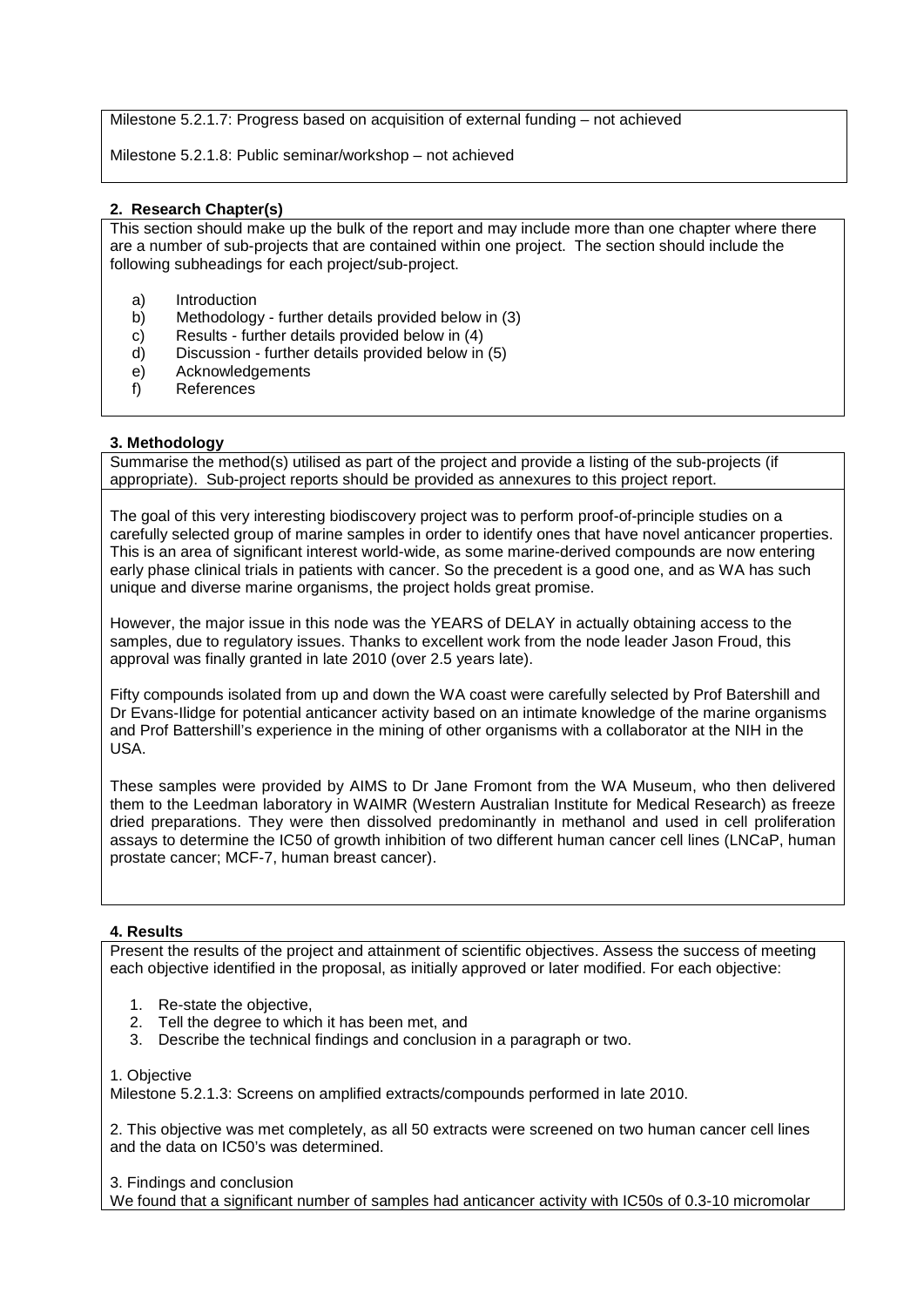range, which from crude extracts is an exciting finding. Interestingly, there are samples with strong activity against prostate cancer and not breast cancer cell proliferation, and vice versa. In addition, we found two samples with activity against both cell lines.

These data are exactly what we would have hoped for, starting from crude extracts, and obtaining some very good hits. These positive hits are now going to be subfractionated by our collaborating chemist, who will provide the Leedman lab with another set of extracts to test for retained activity, before we progressively perform iterative rounds of purification and activity testing (usually about 4 rounds) until we arrive at a pure compond.

Conclusion: The extract screening of 50 crude WA marine compound extracts against human breast and prostate cancer cells has revealed a few very exciting "hits" that may, upon further iterative rounds of purification and testing, reveal novel anticancer compounds.

#### **5. Discussion**

Implications for Management and Advancement of the Field – Describe the key findings as they relate to the objectives and the management questions discussed at the outset of the project.

This project is predicated on the belief that the marine organisms of the WA coast will contain substances that may be active against human cancer cells. This is based on data from studies around the world, where marine substances are now in clinical trials, and may provide new therapeutic strategies for cancer treatment.

Based on the vast array of novel marine organisms in WA, it is hoped that a similar outcome might eventuate from screening of our extracts.

Certainly, the preliminary data is exactly what we would have liked, establishing a strong basis for further rounds of purification and screening to establish the identity of one or more novel anticancer compounds.

These proof-of-principle studies validate the approach and emphasize the need to progress the work as fast as possible.

Problems encountered (if any) – Describe any major problems/issues encountered during the study and how they were addressed.

This project has suffered from massive delays due to Regulatory issues. We waited literally several years to obtain approval from the Department of Fisheries. Once obtained, we have generated novel information, that will hopefully lead onto further identification of novel anticancer compounds.

New Research Directions (if any) – Identify new research directions pursued during the course of the project and reasons for modifying original research plans. Describe how the changed research agenda improved the project.

There are no new directions, only exciting data from our initial screen that suggests we have several initial hits and that subsequent rounds of iterative screening need to progress forthwith and hopefully novel compounds identified that may have a market and potential IP capture.

#### **6. Overall Project Accomplishments**

Students supported – Record the name of each student involved with the project. Indicate whether PhD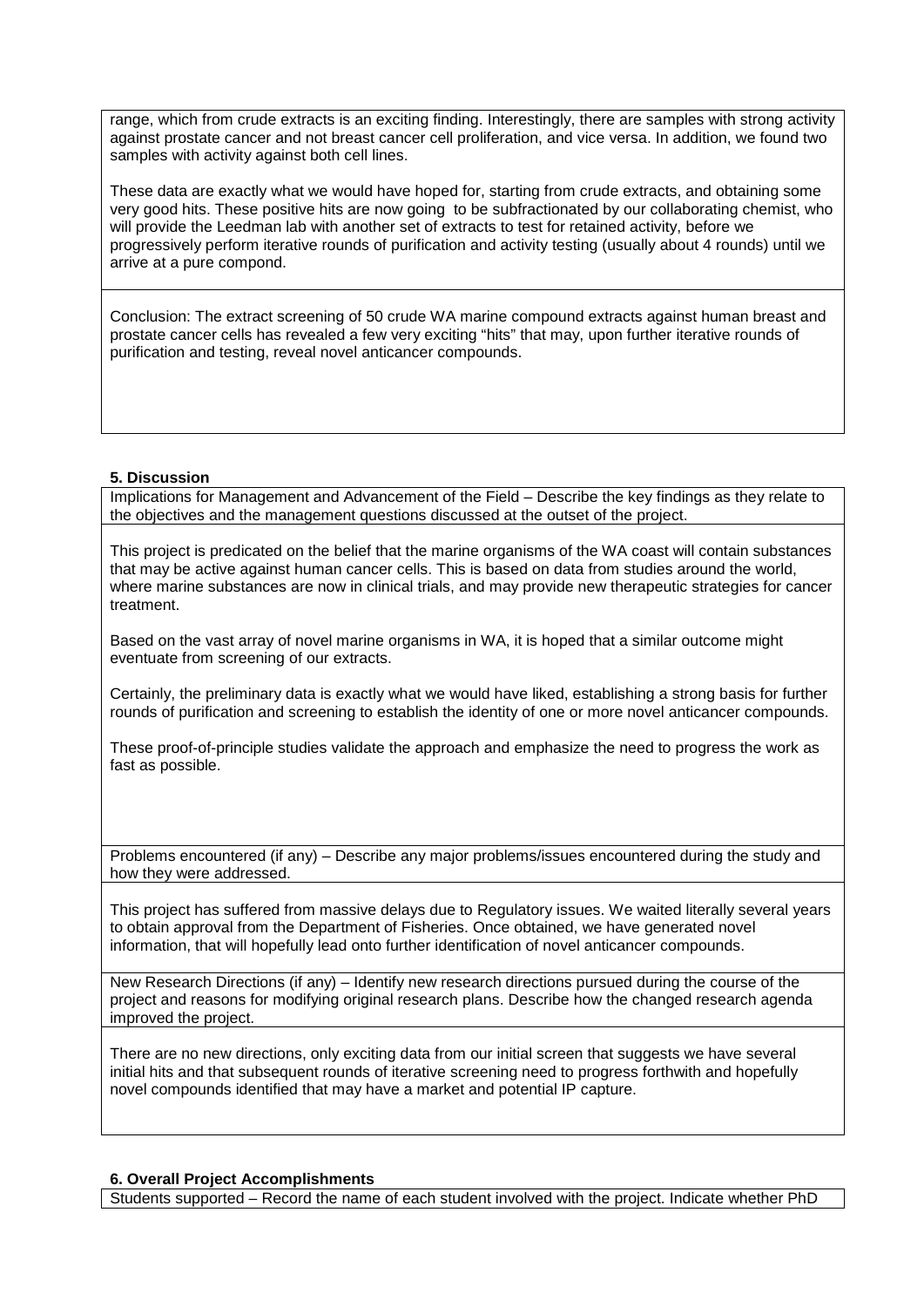or other (give details) and briefly describe their role.

Nil

PhD theses, Dissertations and Student Placement – Please give complete citation for theses and dissertations (student's name, month and year completed or expected, level of degree, institution). Please provide a copy of the abstract of the thesis or dissertation when complete.

Nil

Publications - List in standard academic format the citations of literature produced during the reporting period. Include journal articles, book chapters, reports, etc. submitted, in press and printed. Please provide a paper and electronic version copy of each publication resulting from the project. If there is a link to the journal electronically, please also include this.

Nil to date, we would need further purification and characterisation of the pure anticancer compound prior to publication.

Presentations - Cite any presentations resulting from the project, including conferences, symposiums, etc.

WAMSI symposium, but no others as the data is not yet advanced enough. Hopefully that will change soon.

Other Communications Achievements - Interviews, press releases, etc.

Nil

**7. Overall Project Benefits** Please note: Benefits go beyond Results and Accomplishments to provide information on direct physical, environmental, economic or social gains realised as a result of a research project or outreach activity.

Discovery and Application of New Products and Processes (if applicable) - Describe any actual or anticipated products or processes discovered or developed in the project.

As stated above, if the preliminary data leads onto discovery of novel anticancer compounds, there are potentially very significant IP surrounding their activity in a cancer context.

Tools, Technologies and Information for Improved Ecosystem Management - Describe how project results are being (or will be) translated into sustainable use and management of coastal and ocean ecosystems. Tools might include benthic habitat maps or environmental sensitivity indicators. Technologies might include remote and bio-sensing, genetic markers, and culture systems. Information might include technical assistance, training and educational materials.

N/A